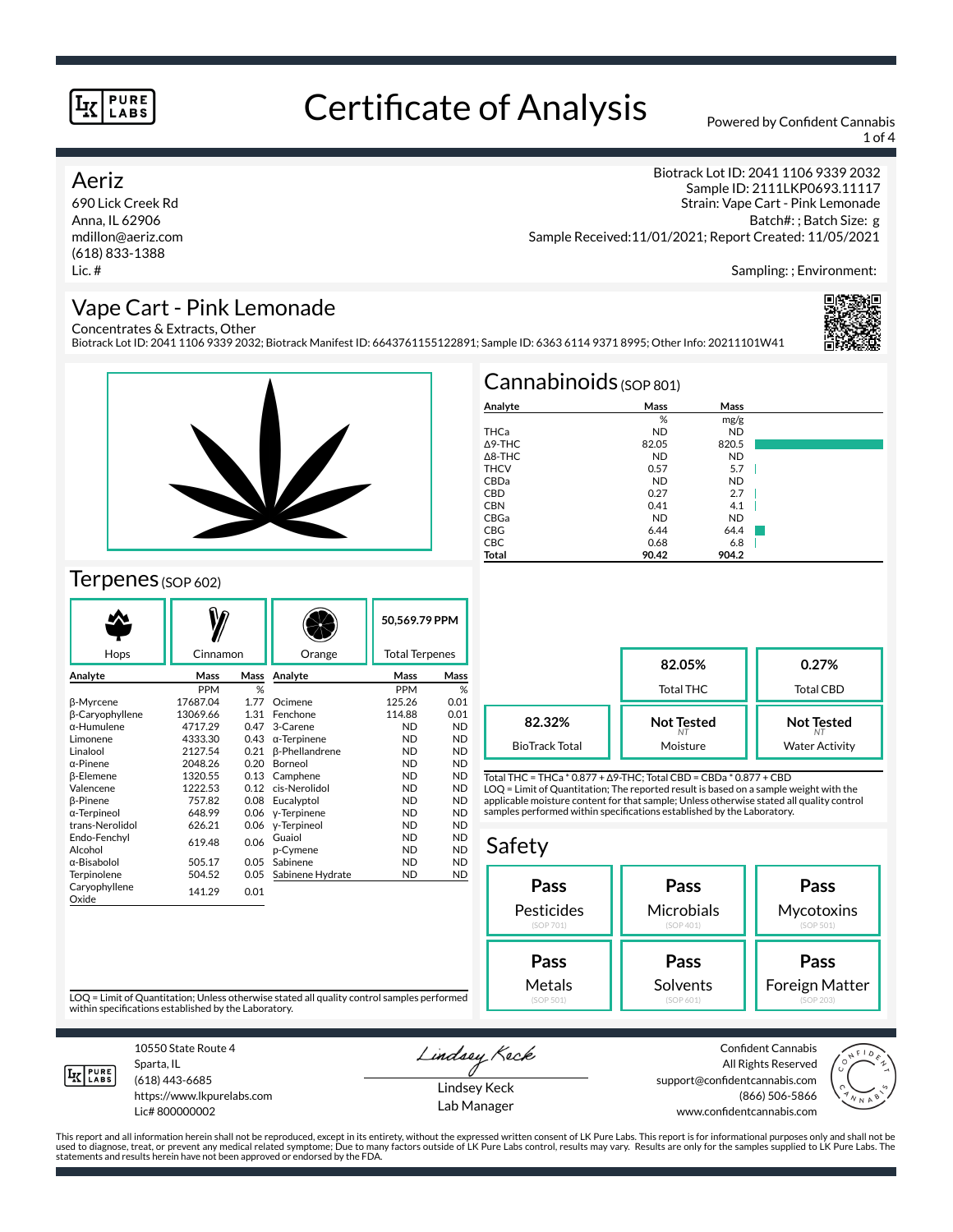# Certificate of Analysis Powered by Confident Cannabis

2 of 4

### Aeriz

690 Lick Creek Rd Anna, IL 62906 mdillon@aeriz.com (618) 833-1388 Lic. #

Biotrack Lot ID: 2041 1106 9339 2032 Sample ID: 2111LKP0693.11117 Strain: Vape Cart - Pink Lemonade Batch#: ; Batch Size: g Sample Received:11/01/2021; Report Created: 11/05/2021

Sampling: ; Environment:

## Vape Cart - Pink Lemonade

Concentrates & Extracts, Other

Biotrack Lot ID: 2041 1106 9339 2032; Biotrack Manifest ID: 6643761155122891; Sample ID: 6363 6114 9371 8995; Other Info: 20211101W41

| <b>Pesticides</b> |            |       |      | Pass          | Microbials                                                                                                                                                                                                                                                                                                                                                       |            |            | Pass          |
|-------------------|------------|-------|------|---------------|------------------------------------------------------------------------------------------------------------------------------------------------------------------------------------------------------------------------------------------------------------------------------------------------------------------------------------------------------------------|------------|------------|---------------|
| Analyte           | <b>LOO</b> | Limit | Mass | <b>Status</b> | Analyte                                                                                                                                                                                                                                                                                                                                                          | Limit      | Mass       | <b>Status</b> |
|                   |            |       |      |               |                                                                                                                                                                                                                                                                                                                                                                  | CFU/g      | CFU/g      |               |
|                   |            |       |      |               | Aerobic Bacteria                                                                                                                                                                                                                                                                                                                                                 | 10000      | <b>ND</b>  | Pass          |
|                   |            |       |      |               | Bile-Tolerant Gram-Negative Bacteria                                                                                                                                                                                                                                                                                                                             | 100        | <b>ND</b>  | Pass          |
|                   |            |       |      |               | Coliforms                                                                                                                                                                                                                                                                                                                                                        | 100        | <b>ND</b>  | Pass          |
|                   |            |       |      |               | E. Coli                                                                                                                                                                                                                                                                                                                                                          | $\circ$    | <b>ND</b>  | Pass          |
|                   |            |       |      |               | Salmonella                                                                                                                                                                                                                                                                                                                                                       | $\circ$    | <b>ND</b>  | Pass          |
|                   |            |       |      |               | Yeast & Mold                                                                                                                                                                                                                                                                                                                                                     | 1000       | <b>ND</b>  | Pass          |
|                   |            |       |      |               | <b>Heavy Metals</b>                                                                                                                                                                                                                                                                                                                                              |            |            | Pass          |
|                   |            |       |      |               | Analyte                                                                                                                                                                                                                                                                                                                                                          | <b>LOO</b> | Mass       | <b>Status</b> |
|                   |            |       |      |               |                                                                                                                                                                                                                                                                                                                                                                  | PPM        | <b>PPM</b> |               |
|                   |            |       |      |               | Arsenic                                                                                                                                                                                                                                                                                                                                                          |            | <b>ND</b>  | Pass          |
|                   |            |       |      |               | Cadmium                                                                                                                                                                                                                                                                                                                                                          |            | <b>ND</b>  | Pass          |
|                   |            |       |      |               | Chromium                                                                                                                                                                                                                                                                                                                                                         |            | <b>ND</b>  | Pass          |
|                   |            |       |      |               | Lead                                                                                                                                                                                                                                                                                                                                                             |            | <b>ND</b>  | Pass          |
|                   |            |       |      |               | Mercury                                                                                                                                                                                                                                                                                                                                                          |            | <b>ND</b>  | Pass          |
|                   |            |       |      |               | $\overline{100}$ $\overline{11}$ $\overline{10}$ $\overline{10}$ $\overline{10}$ $\overline{11}$ $\overline{11}$ $\overline{11}$ $\overline{11}$ $\overline{11}$ $\overline{11}$ $\overline{11}$ $\overline{11}$ $\overline{11}$ $\overline{11}$ $\overline{11}$ $\overline{11}$ $\overline{11}$ $\overline{11}$ $\overline{11}$ $\overline{11}$ $\overline{11}$ |            |            |               |

LOQ = Limit of Quantitation; Unless otherwise stated all quality control samples performed within specifications established by the Laboratory.

| Mycotoxins     |     |       |            | Pass        |
|----------------|-----|-------|------------|-------------|
| Analyte        | LOC | Limit |            | Mass Status |
|                | PPB | PPB   | <b>PPB</b> |             |
| <b>B1</b>      |     | 0.10  | <b>ND</b>  | Pass        |
| <b>B2</b>      |     | 0.10  | <b>ND</b>  | Pass        |
| G <sub>1</sub> |     | 0.10  | <b>ND</b>  | Pass        |
| G <sub>2</sub> |     | 0.10  | <b>ND</b>  | Pass        |
| Ochratoxin A   |     | 0.10  | <b>ND</b>  | Pass        |

LOQ = Limit of Quantitation; Unless otherwise stated all quality control samples<br>performed within specifications established by the Laboratory.

LOQ = Limit of Quantitation; Unless otherwise stated all quality control samples performed within specifications established by the Laboratory.

10550 State Route 4 Sparta, IL (618) 443-6685

Lic# 800000002

https://www.lkpurelabs.com

Lindsey Keck

Confident Cannabis All Rights Reserved support@confidentcannabis.com (866) 506-5866 www.confidentcannabis.com



This report and all information herein shall not be reproduced, except in its entirety, without the expressed written consent of LK Pure Labs. This report is for informational purposes only and shall not be<br>used to diagnos statements and results herein have not been approved or endorsed by the FDA.

Lindsey Keck Lab Manager

**LK** LABS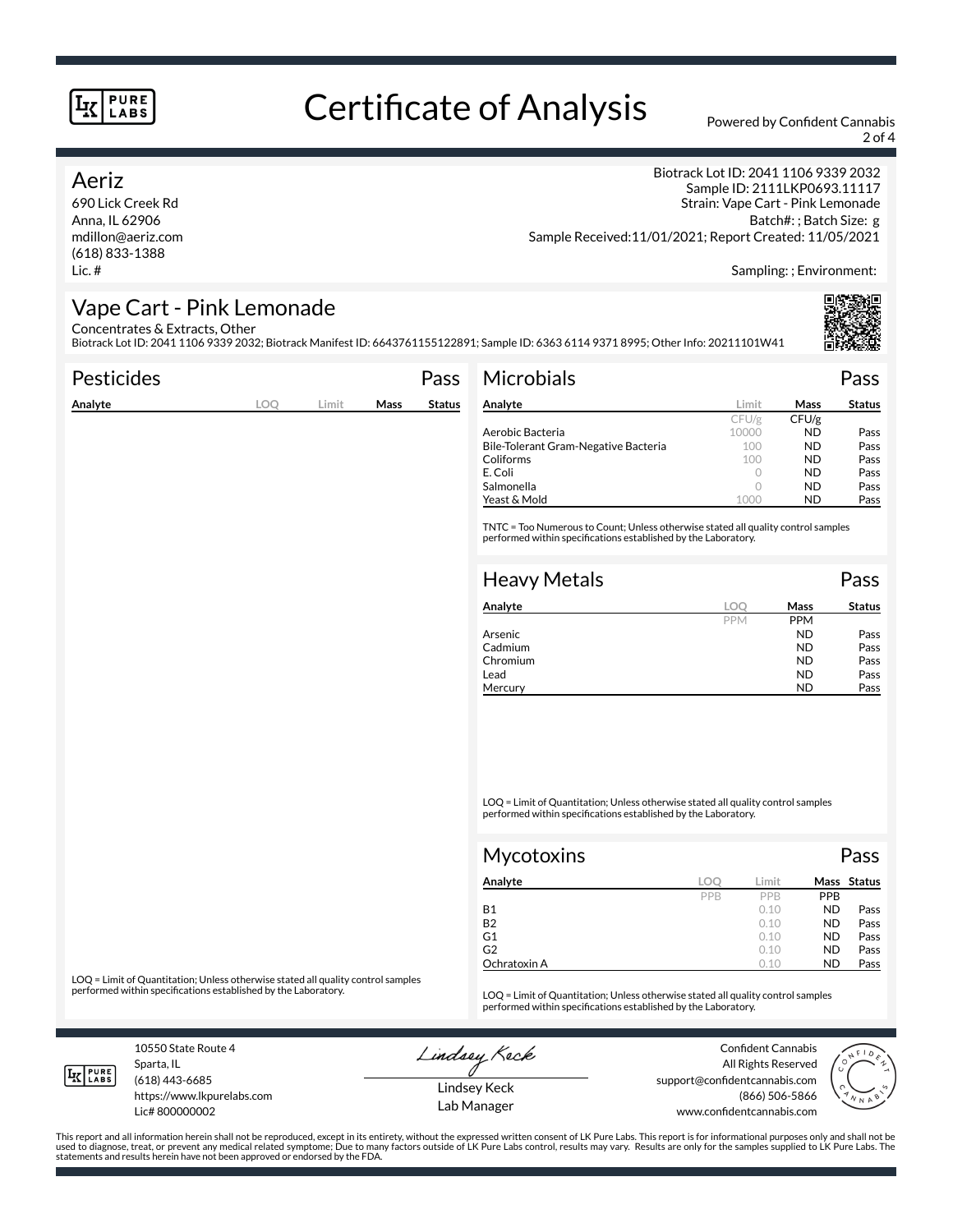# Certificate of Analysis Powered by Confident Cannabis

3 of 4

### Aeriz

690 Lick Creek Rd Anna, IL 62906 mdillon@aeriz.com (618) 833-1388 Lic. #

Biotrack Lot ID: 2041 1106 9339 2032 Sample ID: 2111LKP0693.11117 Strain: Vape Cart - Pink Lemonade Batch#: ; Batch Size: g Sample Received:11/01/2021; Report Created: 11/05/2021

Sampling: ; Environment:

### Vape Cart - Pink Lemonade

Concentrates & Extracts, Other

Biotrack Lot ID: 2041 1106 9339 2032; Biotrack Manifest ID: 6643761155122891; Sample ID: 6363 6114 9371 8995; Other Info: 20211101W41

## Residual Solvents Pass



| Analyte            | LOO        | Limit      | Mass       | <b>Status</b> |
|--------------------|------------|------------|------------|---------------|
|                    | <b>PPM</b> | <b>PPM</b> | <b>PPM</b> |               |
| Acetone            |            |            | <b>ND</b>  | Tested        |
| <b>Butane</b>      |            |            | <b>ND</b>  | Tested        |
| Ethanol            |            |            | <b>ND</b>  | Tested        |
| Ethyl-Acetate      |            |            | <b>ND</b>  | Tested        |
| Ethyl-Ether        |            |            | <b>ND</b>  | Tested        |
| Ethylene Oxide     |            |            | <b>ND</b>  | Tested        |
| Heptane            |            |            | <b>ND</b>  | Tested        |
| Isopropanol        |            |            | <b>ND</b>  | Tested        |
| Methanol           |            |            | <b>ND</b>  | Tested        |
| Methylene-Chloride |            |            | <b>ND</b>  | Tested        |
| n-Hexane           |            |            | <b>ND</b>  | Tested        |
| Pentane            |            |            | <b>ND</b>  | Tested        |
| Propane            |            |            | <b>ND</b>  | Tested        |
| Toluene            |            |            | <b>ND</b>  | Tested        |
| Trichloroethene    |            |            | <b>ND</b>  | Tested        |
| Xylenes            |            |            | <b>ND</b>  | Tested        |
|                    |            |            |            |               |

LOQ = Limit of Quantitation; Unless otherwise stated all quality control samples performed within specifications established by the Laboratory.



Sparta, IL (618) 443-6685 https://www.lkpurelabs.com Lic# 800000002

10550 State Route 4

Lindsey Keck

All Rights Reserved support@confidentcannabis.com (866) 506-5866 www.confidentcannabis.com



This report and all information herein shall not be reproduced, except in its entirety, without the expressed written consent of LK Pure Labs. This report is for informational purposes only and shall not be<br>used to diagnos

Lindsey Keck Lab Manager